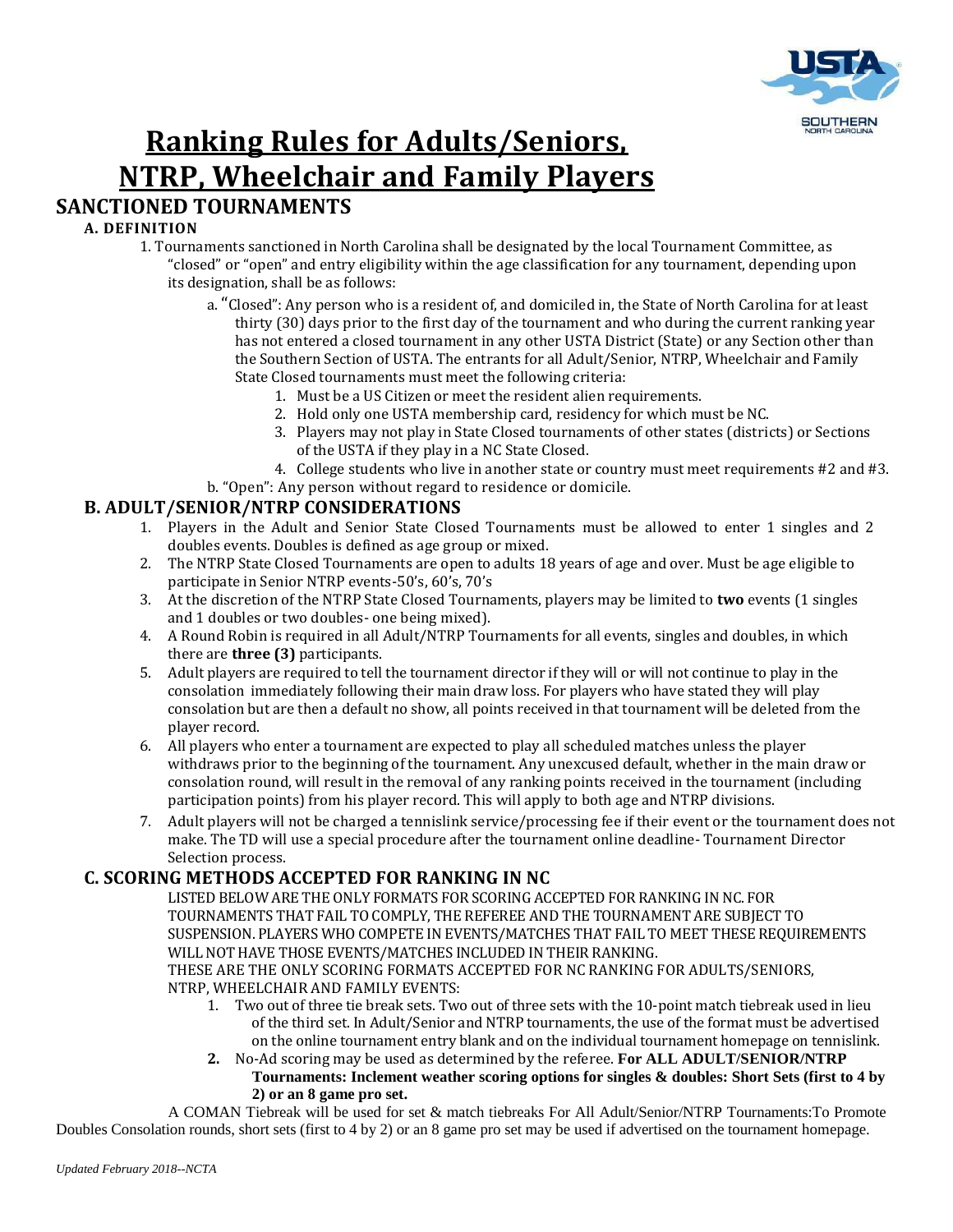# **MINIMUM REQUIREMENTS FOR CONSIDERATION FOR RANKING**

To qualify for a ranking in North Carolina, a player must be a member of the N.C. Tennis Association (be a USTA member living in NC), and must win **one (1)** match in his/her respective age division or NTRP level and play in **two(2)** North Carolina sanctioned/ranked tournaments.

The Points per Round System (PPR) for Ranking will determine monthly standings and Final Adult/Senior/NTRP/ Wheelchair and Family rankings. Players will earn points for each round reached. The following charts will explain the point values for the different types and levels of tournaments. Final Rankings will be based on a player's best **FIVE (5)** tournament results for Adult/Senior, best **THREE (3)** tournament results for Family and Wheelchair and the best **SIX (6)** tournaments results for NTRP players. Standings will be updated periodically on the NCTA web-site: [www.nctennis.com.](http://www.nctennis.com/) A player must win **one (1)**  match to be on the Standings list. For a year-end Final Ranking, a player MUST win one (1) NC sanctioned tournament match and play in **two (2)** NC sanctioned/ranked tournaments (exception Family & Wheelchair)

#### **A. ADULTS AND SENIORS SINGLES, DOUBLES, & MIXED DOUBLES:**

Men & Women are ranked in North Carolina in the following age divisions for Singles, Doubles & Mixed doubles: Open, 25, 30, 35, 40, 45, 50, 55, 60, 65, 70, 75, 80, 85, 90. A player's best **FIVE (5)** tournaments will be used for a ranking. Each of a player's best **Five (5)** tournaments throughout the year will be used for a standing, changing each time a tournament is better than any of the previous five. Player must win **one (1)**  match. Doubles & Mixed Doubles points will be counted individually and Gender doubles as a TEAM

# **USTA NORTH CAROLINA ADULT/SENIOR POINT SYSTEM**

| 400 Point<br><b>Tournaments</b><br>NC State Closed Open<br>NC State Closed Evens<br>NC State Closed Odds | 200 Point<br><b>Tournaments</b> Southern<br><b>Closed Nationals</b><br>Southeastern Indoor<br>City of Asheville Open<br>Yonahlossee Senior Clay |           | <b>150 Point Tournaments All</b><br>Other Sanctioned/Ranked<br>Tournaments |  |
|----------------------------------------------------------------------------------------------------------|-------------------------------------------------------------------------------------------------------------------------------------------------|-----------|----------------------------------------------------------------------------|--|
| Finish                                                                                                   | 400 Point                                                                                                                                       | 200 Point | <b>150 Point</b>                                                           |  |
| 1st                                                                                                      | 400                                                                                                                                             | 200       | 150                                                                        |  |
| 2nd                                                                                                      | 350                                                                                                                                             | 170       | 110                                                                        |  |
| 3rd-4th                                                                                                  | 275                                                                                                                                             | 140       | 75                                                                         |  |
| 5th-8th                                                                                                  | 200                                                                                                                                             | 110       | 50                                                                         |  |
| 9th-16th                                                                                                 | 150                                                                                                                                             | 80        | 25                                                                         |  |
| 17th-32nd                                                                                                | 100                                                                                                                                             | 50        | 10                                                                         |  |
| 33rd-64th                                                                                                | 50                                                                                                                                              | 30        | 5                                                                          |  |
| $65th+$                                                                                                  | 25                                                                                                                                              | 20        | 2                                                                          |  |
| Consolation                                                                                              | 18                                                                                                                                              | 12        | 10                                                                         |  |

Points received for **Each** consolation Match Won

- Total points are calculated by considering a player's "Best 5 Results" in the same division.
- A player must have at least **one** win to appear on standing list.
- Point Standings will be listed on the internet and updated periodically.
- Byes will not earn points until the next round.
- Opponents will receive points from a default or withdrawal.
- Doubles points will be counted individually & as a Team
- Seedings will be done at the discretion of the Tournament Committee, using all available data.
- Tournaments will be reviewed annually and categories set for the coming year.
- Appeals of the tentative year-end ranking must be sent to the NCTA office or emailed to *joanna@nctennis.com* by December 31<sub>st</sub> of the year being ranked.
- Tiebreak rules for final rankings: Player whose best event has the highest number of points. **AGE GROUP DATE OF BIRTH** 
	- 25 Born on or before December 31, 1993
	- 30 Born on or before December 31, 1988
	- 35 Born on or before December 31, 1983
	- 40 Born on or before December 31, 1978
	- 45 Born on or before December 31, 1973
	- 50 Born on or before December 31, 1968
	- 55 Born on or before December 31, 1963
	- 60 Born on or before December 31, 1958
	- 65 Born on or before December 31, 1953
	- 70 Born on or before December 31, 1948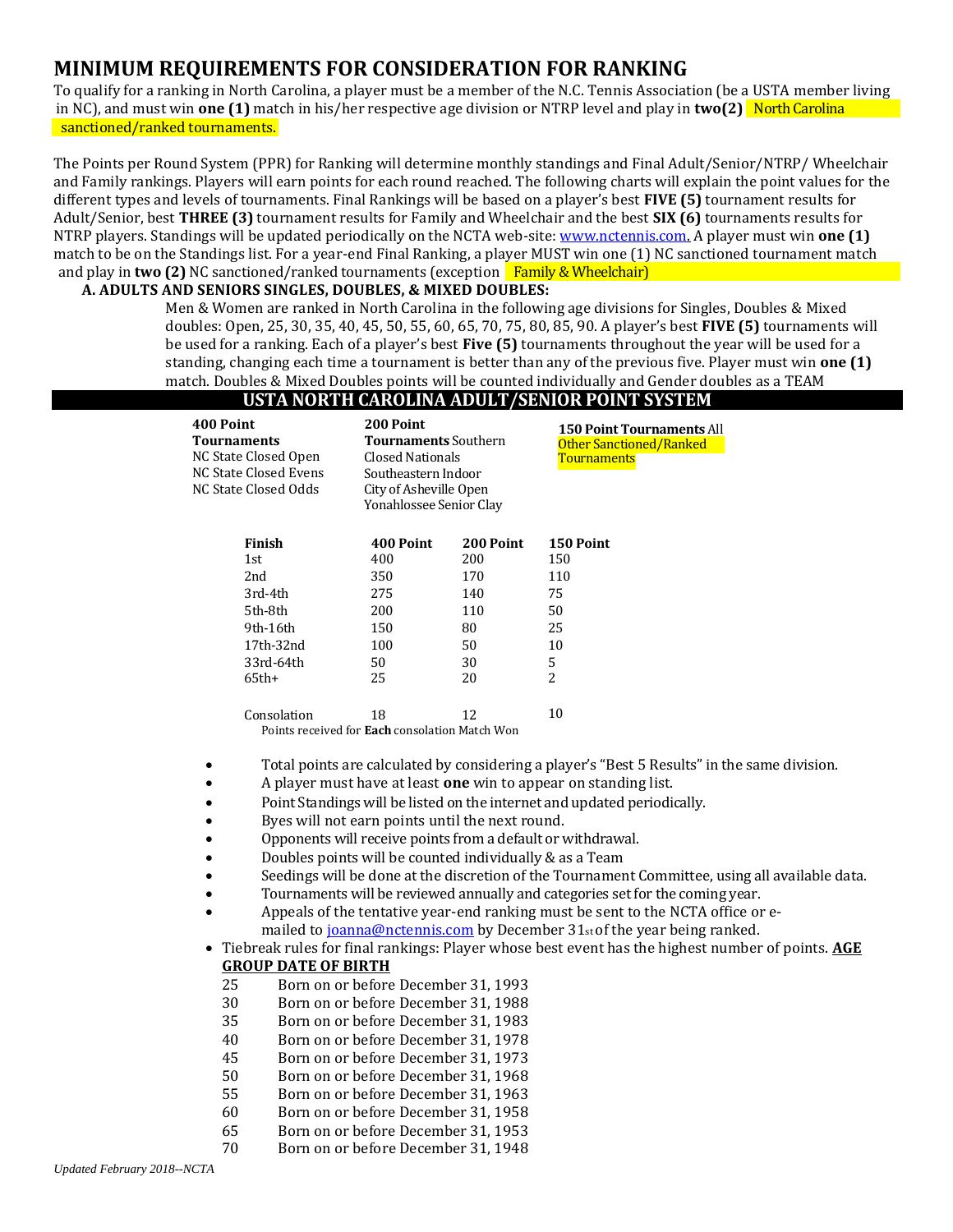- 75 Born on or before December 31, 1943
- 80 Born on or before December 31, 1938
- 85 Born on or before December 31, 1933
- 90 Born on or before December 31, 1928

#### **B. FAMILY/WHEELCHAIR- FATHER/SON-MOTHER/DAUGHTER & FATHER/DAUGHTER-MOTHER/SON AND SENIOR FATHER/SON-MOTHER/DAUGHTER AND SENIOR FATHER/ DAUGHTER - MOTHER/SON, HUSBAND & WIFE 100, 120, 140, AND WHEELCHAIR:**

A player's best **three (3)** tournaments will be used for a ranking. Each of a player's best **three (3)** tournaments throughout the year will be used for a standing, changing each time a tournament is better than the previous three. Player must win **one (1)** match. In order to qualify for the Family Senior division, the Mother or Father must be at least 60 years of age by December 31, 2016. Family players are ranked as a team. Wheelchair doubles are ranked individually. All tournaments played are included in the standings & rankings.

# **USTA NORTH CAROLINA FAMILY/WHEELCHAIR POINT SYSTEM**

|                                              | <b>300 Point Tournaments 150 Point Tournaments</b><br>NC State Closed<br>Championships | All Other Tournaments<br>Southern<br>Nationals |  |
|----------------------------------------------|----------------------------------------------------------------------------------------|------------------------------------------------|--|
| Finish                                       | 300 Point                                                                              | 150 Point                                      |  |
| 1st                                          | 300                                                                                    | 150                                            |  |
| 2nd                                          | 250                                                                                    | 110                                            |  |
| 3rd-4th                                      | 200                                                                                    | 75                                             |  |
| 5th-8th                                      | 150                                                                                    | 50                                             |  |
| 9th-16th                                     | 100                                                                                    | 25                                             |  |
| 17th-32nd                                    | 75                                                                                     | 10                                             |  |
| 33rd-64th                                    | 40                                                                                     | 5                                              |  |
| $65th+$                                      | 20                                                                                     | 2                                              |  |
| Extras:<br>for Each<br>consolation Match Won | 15                                                                                     | 10                                             |  |

- Total points are calculated by considering a player's "Best 3 Results" in the same division.
- Player must have at least **one** win to appear on standings list.
- Point Standings will be listed on the internet and updated periodically.
- Byes will not earn points until the next round.
- Opponents will receive points from a default or withdrawal.
- Wheelchair Doubles will be ranked individually.
- Family events will be ranked as a team
- Seedings will be done at the discretion of the Tournament Committee, using all available data.
- Tournaments will be reviewed annually and categories set for the coming year.
- Appeals of the tentative year-end ranking must be sent to the NCTA office or emailed to *joanna@nctennis.com* by December 31<sub>st</sub> of the ranking year.
- Tiebreak rules for final rankings: Player whose best event has the highest number of points.

# **C. NTRP RANKINGS - SINGLES, DOUBLES & MIXED:**

Players are ranked in Men's and Women's 2.5-5.0 singles and doubles and Senior 50, 60, 70, 2.5-4.5 singles & doubles. Mixed Doubles teams are ranked as Mixed Combo 5.0- 10.0 Doubles and Senior Mixed Combo 5.0- 9.0 Doubles with the players' combined ratings not exceeding the Combined NTRP level and with no more than **One (1)** point difference in players' NTRP ratings. Doubles & Mixed Doubles points will be counted individually.

- 1. It is up to the individual tournament director if a junior (one who has not reached the age of 18 years prior to or during this calendar year) is allowed to play in his/her tournament. It must be clearly stated in the entry blank  $&$  in the online information. Juniors (under age 18) may not play in the North Carolina NTRP State Closed Clay or Hard Courts.
- 2. Players may participate at a higher level of play than their latest NTRP rating, but never lower. For doubles, the team must play at the level of the higher rated partner. Doubles & Mixed Doubles points will be counted individually. Players with a current rating from the USTA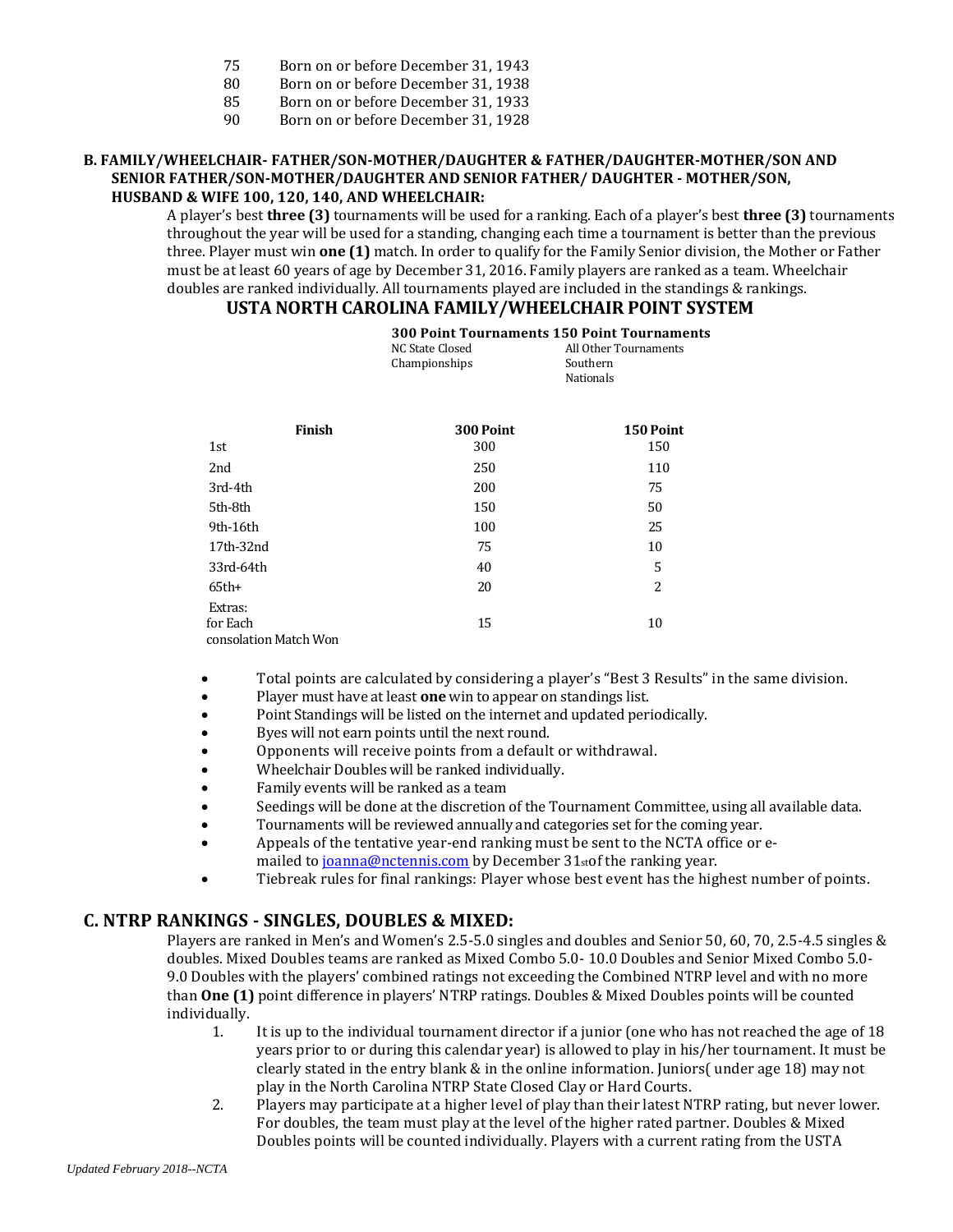League Tennis NTRP Computer Ratings are required to compete at that level or higher for the